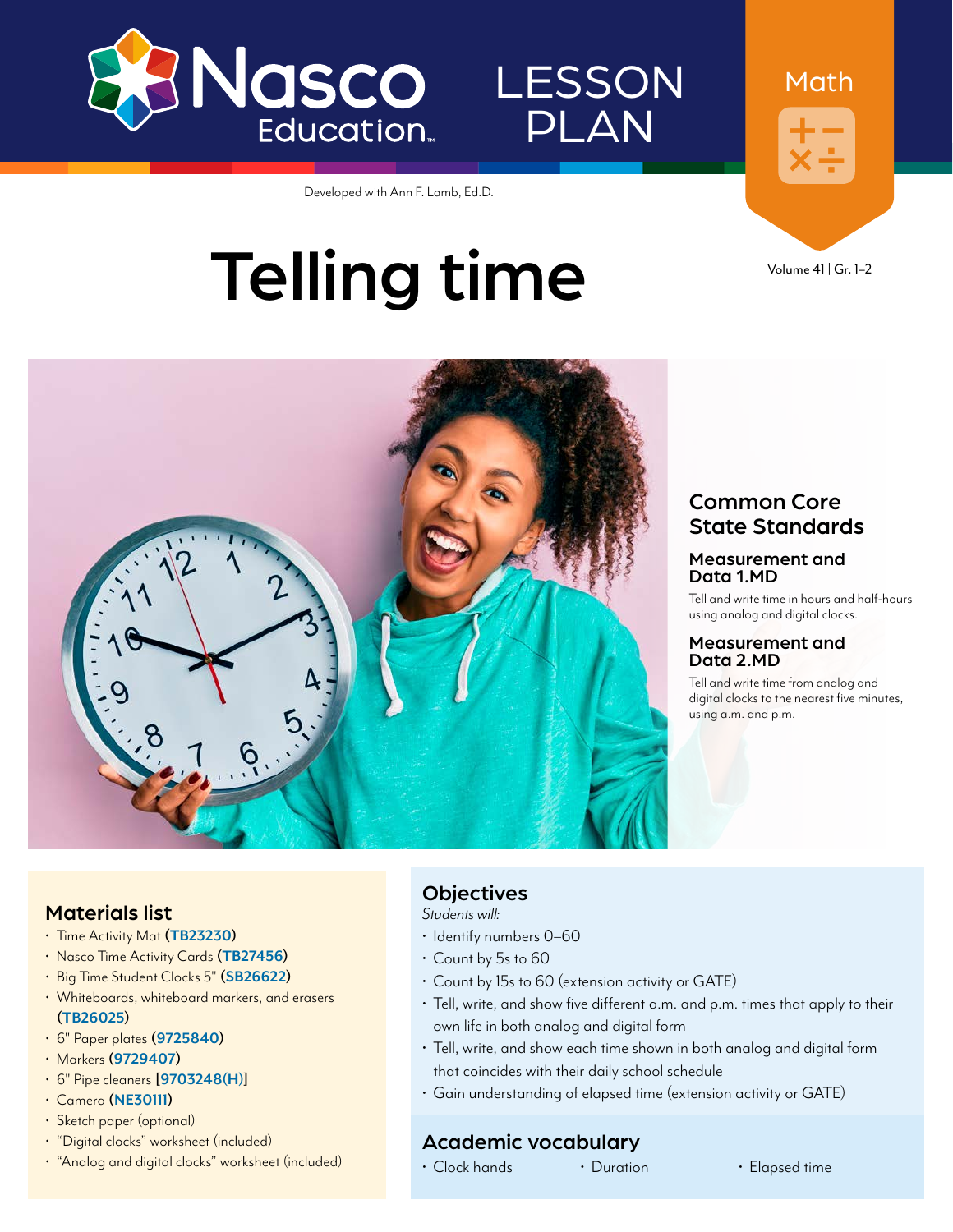#### Lesson prep

- 1. Label the classroom clock hands "hands."
- 2. Draw a digital clock on the whiteboard or project the "Digital clocks" worksheet on p. 5.
- 3. Halve one pipe cleaner for each student (students will each need one and a half pipe cleaners).

### Lesson introduction

1. Show students the Time Activity Mat with the school start time. Show and tell the students the hour hand time followed by the minute hand time. For example, if school starts at 7:30 a.m., put the hands of the Time Activity Clock on the 7 and 30, respectively. As you move the hour hand to 7, say "I'm moving the hour hand to 7."

As you move the minute hand, say "I'm moving the minute hand to 30 minutes past 7." Say "We start school at 30 minutes past 7 o'clock a.m." Have the students repeat the hour and the minutes chorally with you.

- 2. Tell the students another way to show that the school start time is 7:30 a.m. Write the start time on the digital clock you drew or projected on the whiteboard.
- 3. Then, review with students by asking "What time does school start?" Have students repeat the answer chorally.
- 4. Next, give students the following two-step instruction: "Hop, jump, or skip from your workspace to get a Big Time Student Clock. After returning to your workspace, move the hands on the clock to the time we start school."
- 5. After each student moves the hands on their clocks to the school start time, tell them to show you their clocks. Then, tell them to point to the hour hand and then to the minute hand.
- 6. If you don't see every student accurately pointing to the minute and hour hands, review the school start time on the Time Activity Clock by pointing and saying the minutes (point at the minute hand and then the number) and pointing and saying the hour (point at the hour hand and then the number).
- 7. Have students chorally repeat the time while they point on their clocks again.
- 8. Next, teach students how to depict digital time. "Hop, jump, or skip to and from your workspace to get a personal whiteboard or 'Digital clocks' worksheet. After returning to your workspace, write the time we start school on your digital clock."

**Note:** Give students time to sketch their own digital clock if you utilize the whiteboard option.

**Optional:** Students can use the "Analog and digital clocks" worksheet during this activity. Students draw the time on the clock and then write the time.

- 9. After students write the time in a digital format, have them point to the hour number and then the minute number. Then, have them say their school's start time while once again pointing to the respective numbers.
- 10. Have the students repeat both the analog and digital start time while looking at their own clocks.



Time Activity Mat



Big Time Student Clock



**Worksheets**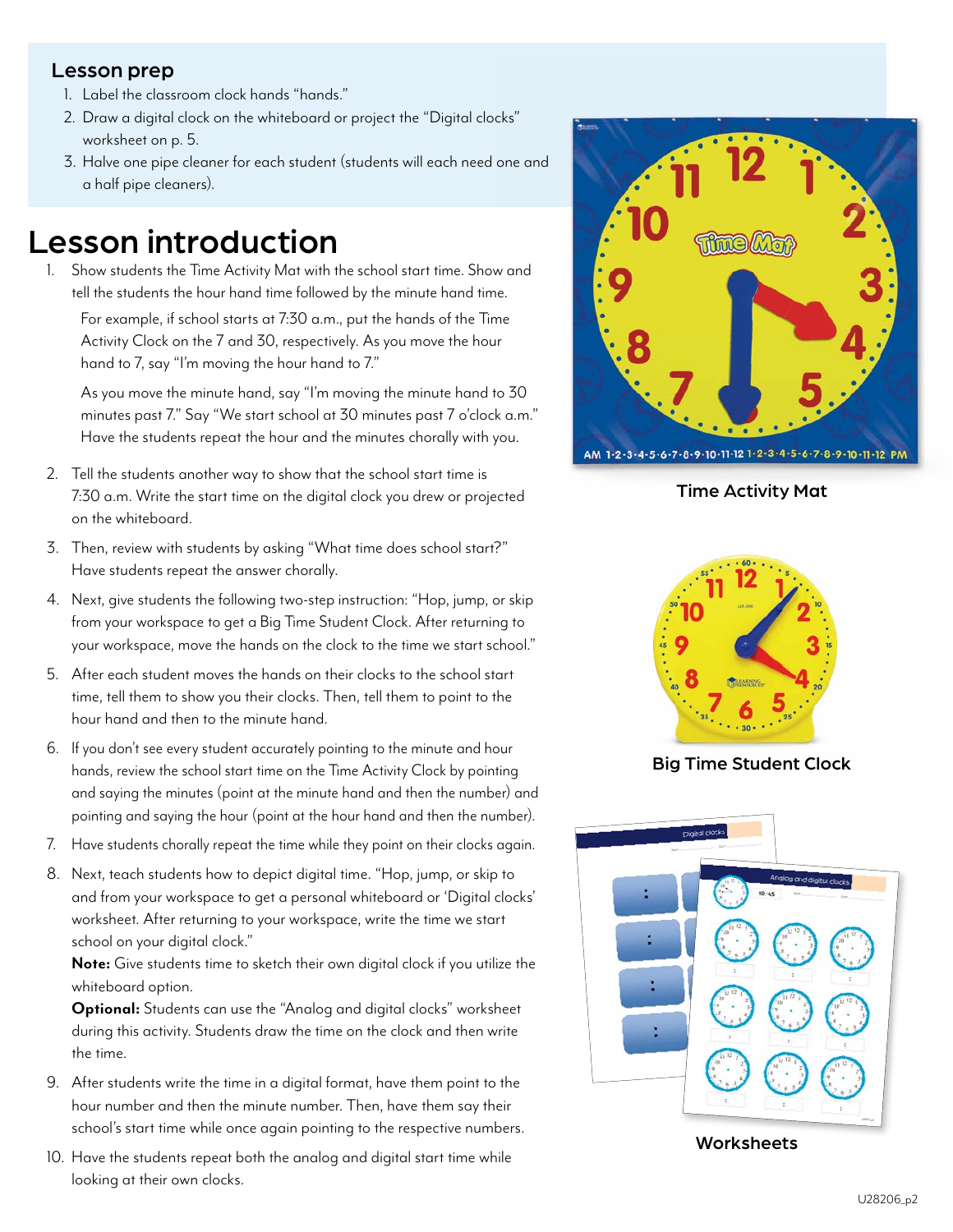

#### Activity 1: Paper plate clocks

- 1. Have students take long stride steps or march steps to get a paper plate and 1½ pipe cleaners and return to their workspace. Referencing the Time Activity Mat or the Big Time Student Clock, tell students to draw an analog clock on their paper plate. Their 1½ pipe cleaners will represent the hour and minute hands.
- 2. Have students show you the pipe cleaner that will represent their hour hand and then show you the pipe cleaner that will represent their minute hand.
- 3. On the Time Activity Mat, show students each time there is a transition in their class schedule. After showing each time, ask students to show that time on their paper plates and write the time on their "Digital clocks" or "Analog and digital clocks" worksheet.
- 4. Next to the time on their worksheets, tell the students to draw a sketch of what they do during that time in their class schedule.

#### Activity 2: Time for your favorite things

- 1. Show students how to divide their whiteboard into four sections with their whiteboard marker.
- 2. Tell students to sketch four favorite things they like to do, putting one sketch in each box. Tell them to also sketch an analog and a digital clock in each box.
- 3. Then, have students draw the hands on their analog clocks and write the digital time they think they do each of the four things.
- 4. Take a class photo and a photo of each student with their sketch. Send the photo of each student home. Tell students to show their family members or guardians and tell them the time they think they do each of their four favorite things.
- 5. Repeat this activity the following day. Let students know that it's ok if they want to change the time they do each of their favorite things after talking to their family members.
- 6. Lastly, have students use sketch paper to draw their favorite thing to do in school, along with a drawing of the time they do it, both analog and digital.



Grayalta N

11

 $10$ 

7

9

8

 $\overline{2}$ 

ζ

lo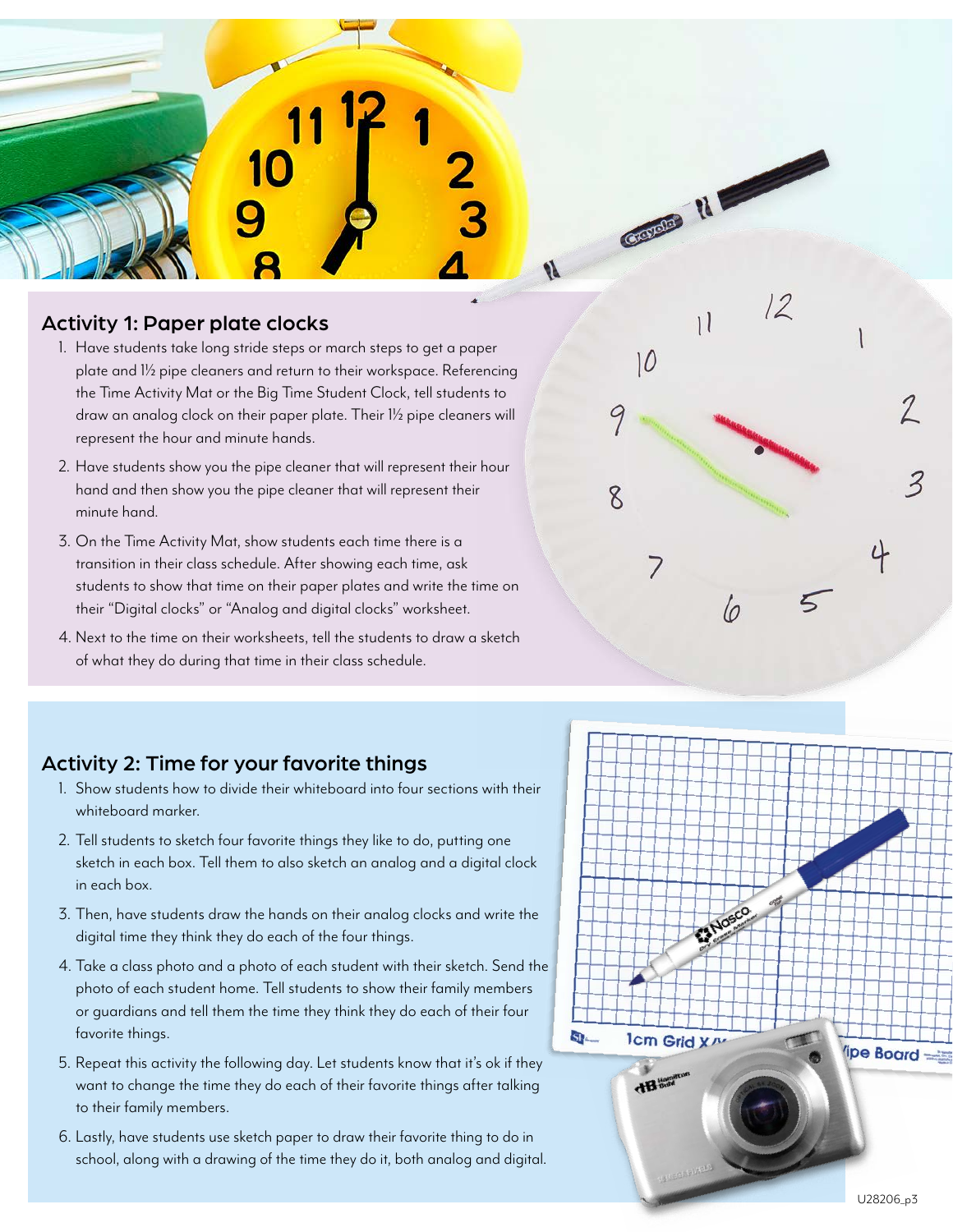

#### Activity 3: New skills — WOW!

1. For the next week, have students move the clock hands on their Big Time Student Clock to the time they leave for different activities, such as lunch, recess, music, physical education, or art. Upon returning to class, students should count and move the hands on their Big Time Student Clock to their return time. Tell the students to count with you (by 5s) as you move the clock hands on the Time Activity Mat to their return time (count by 15s for advanced students). Chorally repeat the amount of time the students were gone from the classroom. Tell students this is called the amount of time that has elapsed. Tell the students to give themselves a "WOW!"

**WOW instructions:** Have students make a W with each hand using their index, middle, and ring fingers. Have the students move their hands to either side of their mouth and make an O with their mouth.

- 2. **Optional extension:** As students gain confidence in counting in increments of 5, tell them you have a new challenge that you need help doing (counting by 15s). Demonstrate first by counting to 30 by 15s, and explain you need help counting to 60. Tell them what strategy you used (counting by 5 three times). Ask students to figure out if they can find out the next number and have them present their strategy of counting (use number lines if students struggle). See if other students have different strategies. Have students move the clock hands on their Big Time Student Clock to the time they leave for different activities by 5s and/or 15s.
- 3. For skill maintenance, have students show you one "WOW" time a day each day after the first week of this lesson. After the first week, have them show you one "WOW" time a week. If you notice students need additional practice, alternate weeks of having them show you once daily and once weekly.





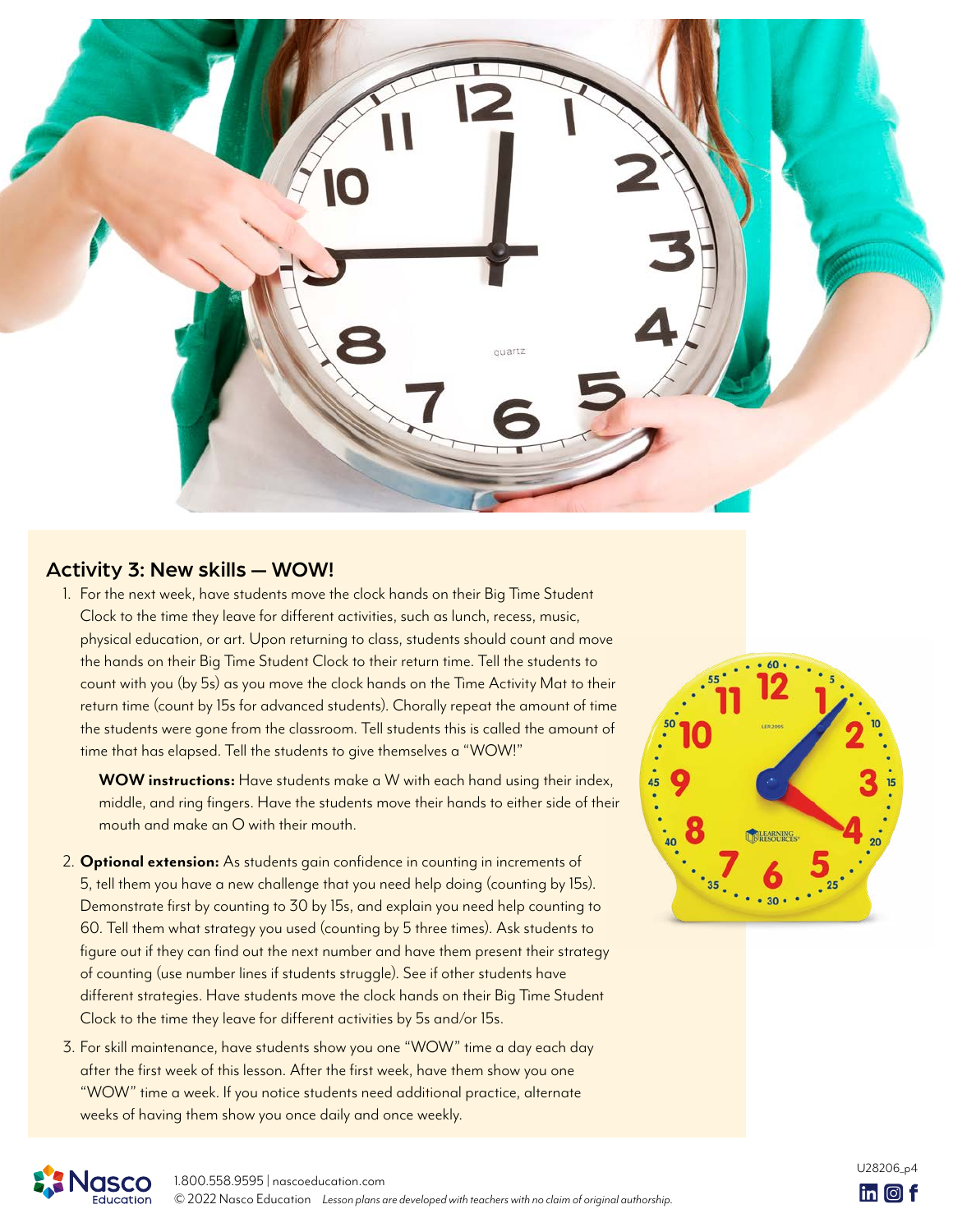## Digital clocks

|                                                       | Name: | Date: |
|-------------------------------------------------------|-------|-------|
|                                                       |       |       |
|                                                       |       |       |
|                                                       |       |       |
|                                                       |       |       |
| <u>t ann an comhannan ann an comhan an comhan an </u> |       |       |